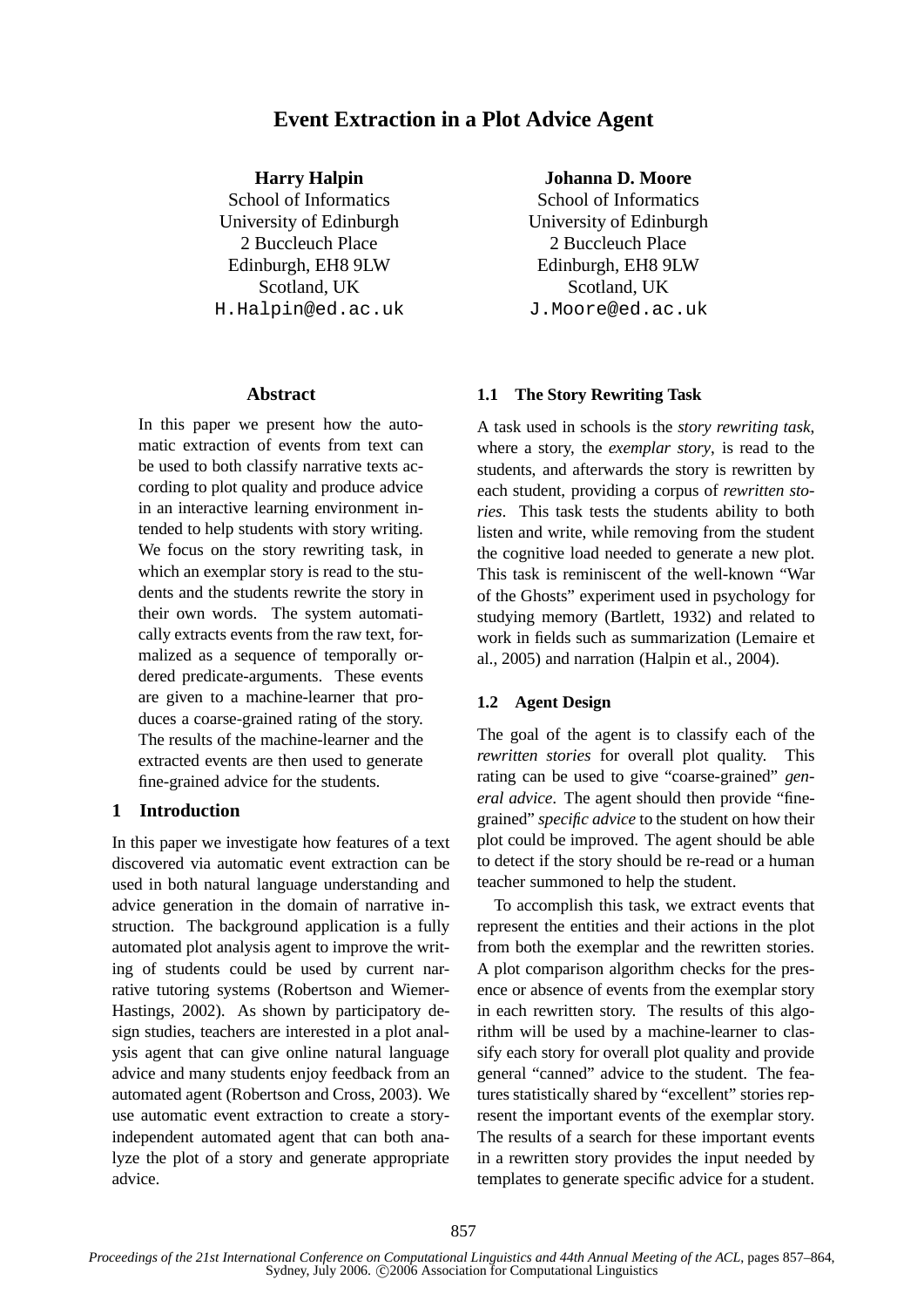# **2 Corpus**

In order to train our agent, we collected a corpus of 290 stories from primary schools based on two different exemplar stories. The first is an episode of "The Wonderful Adventures of Nils" by Selma Lagerloff (160 stories) and the second a re-telling of "The Treasure Thief" by Herodotus (130 stories). These will be referred to as the "Adventure" and "Thief" corpora.

# **2.1 Rating**

An experienced teacher, Rater *A*, designed a rating scheme equivalent to those used in schools. The scheme rates the stories as follows:

- 1. *Excellent*: An excellent story shows that the student has "read beyond the lines" and demonstrates a deep understanding of the story, using inference to grasp points that may not have been explicit in the story. The student should be able to retrieve *all* the important links, and not all the details, but the right details.
- 2. *Good*: A good story shows that the student understood the story and has "read between the lines." The student recalls the main events and links in the plot. However, the student shows no deep understanding of the plot and does not make use of inference. This can often be detected by the student leaving out an important link or emphasizing the wrong details.
- 3. *Fair*: A fair story shows that student has listened to the story but not understood the story, and so is only trying to repeat what they have heard. This is shown by the fact that the fair story is missing multiple important links in the story, including a possibly vital part of the story.
- 4. *Poor*: A poor story shows the student has had trouble listening to the story. The poor story is missing a substantial amount of the plot, with characters left out and events confused. The student has trouble connecting the parts of the story.

To check the reliability of the rating scheme, two other teachers (Rater  $B$  and Rater  $C$ ) rated subsets (82 and 68 respectively) of each of the corpora. While their absolute agreement with Rater A

| Class         | Adventure | Thief |
|---------------|-----------|-------|
| 1 (Excellent) | .231      | .146  |
| 2(Good)       | .300      | .377  |
| $3$ (Fair)    | .156      | .292  |
| 4 (Poor)      | .313      | .185  |

Table 1: **Probability Distribution of Ratings**

makes the task appear subjective  $(58\%$  for B and 53% for  $C$ ), their relative agreement was high, as almost all disagreements were by one level in the rating scheme. Therefore we use Cronbach's  $\alpha$ and  $\tau_b$  instead of Cohen's or Fleiss'  $\kappa$  to take into account the fact that our scale is ordinal. Between Rater A and B there was a Cronbach's  $\alpha$  statistic of .90 and a Kendall's  $\tau_b$  statistic of .74. Between Rater B and C there was a Cronbach's  $\alpha$  statistic of .87 and Kendall's  $\tau_b$  statistic of .67. These statistics show the rating scheme to be reliable and the distribution of plot ratings are given in Table 1.

# **2.2 Linguistic Issues**

One challenge facing this task is the ungrammatical and highly irregular text produced by the students. Many stories consist of one long run-on sentence. This leads a traditional parsing system with a direct mapping from the parse tree to a semantic representation to fail to achieve a parse on 35% percent of the stories, and as such could not be used (Bos et al., 2004). The stories exhibit frequent use of reported speech and the switching from first-person to third-person within a single sentence. Lastly, the use of incorrect spelling e.g., "stalk" for "stork" appearing in multiple stories in the corpus, the consistent usage of homonyms such as "there" for "their," and the invention of words ("torlix"), all prove to be frequent.

# **3 Plot Analysis**

To automatically rate student writing many tutoring systems use Latent Semantic Analysis, a variation on the "bag-of-words" technique that uses dimensionality reduction (Graesser et al., 2000). We hypothesize that better results can be achieved using a "representational" account that explicitly represents each event in the plot. These semantic relationships are important in stories, e.g., "The thief jumped on the donkey" being distinctly different from "The donkey jumped on the thief." What characters participate in an action matter, since "The king stole the treasure" reveals a major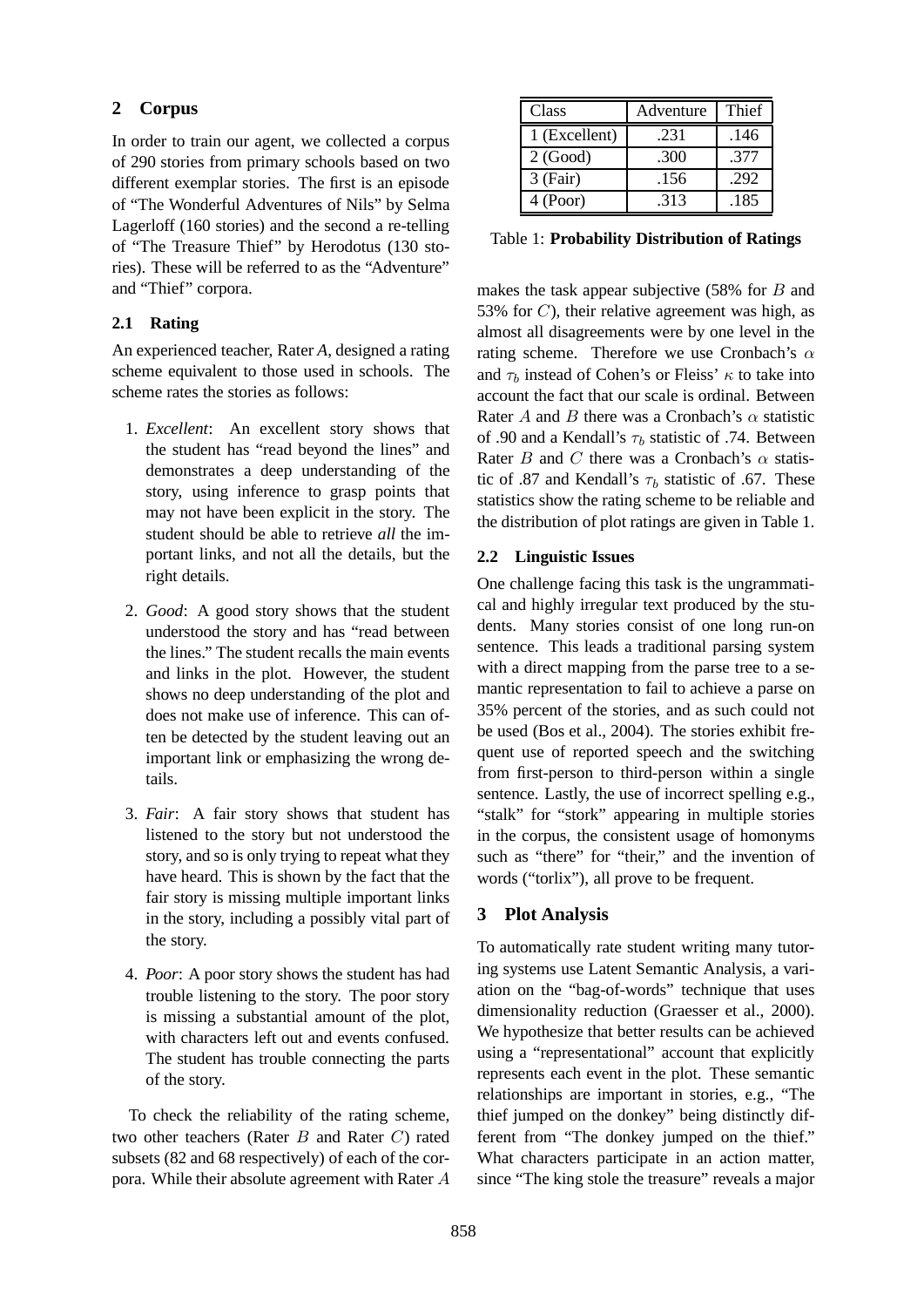misunderstanding while "The thief stole the treasure" shows a correct interpretation by the student.

# **3.1 Stories as Events**

We represent a story as a sequence of *events*,  $p_1...p_h$ , represented as a list of predicatearguments, similar to the event calculus (Mueller, 2003). Our predicate-argument structure is a minimal subset of first-order logic (no quantifiers), and so is compatible with case-frame and dependency representations. Every *event* has a *predicate* (function) p that has one or more *arguments*,  $n_1...n_a$ . In the tradition of Discourse Representation Theory (Kamp and Reyle, 1993), our current predicate argument structure could be converted automatically to first order logic by using a default existential quantification over the predicates and joining them conjunctively. Predicate names are often verbs, while their arguments are usually, although not exclusively, nouns or adjectives. When describing a set of events in the story, a superscript is used to keep the arguments in an event distinct, as  $n_5^2$  is argument 2 in event 5. The same argument name may appear in multiple events. The plot of any given story is formalized as an *event structure* composed of h events in a partial order, with the partial order denoting their temporal order:

$$
p_1(n_1^1, n_1^2, \ldots, n_1^a), \ldots, p_h(n_h^2, n_h^4, \ldots, n_h^c)
$$

An example from the "Thief" exemplar story is "The Queen nagged the king to build a treasure chamber. The king decided to have a treasure chamber." This can be represented by an event structure as:

nag(king, queen) build(chamber) decide(king) have(chamber)

Note due the ungrammatical corpus we cannot at this time extract neo-Davidsonian events. A sentence maps onto one, multiple, or no events. A unique name and closed-world assumption is enforced, although for purposes of comparing event we compare membership of argument and predicate names in WordNet synsets in addition to exact name matches (Fellbaum, 1998).

# **4 Extracting Events**

Paralleling work in summarization, it is hypothesized that the quality of a rewritten story can be

defined by the presence or absence of "semantic content units" that are crucial details of the text that may have a variety of syntactic forms (Nenkova and Passonneau, 2004). We further hypothesize these can be found in chunks of the text automatically identified by a chunker, and we can represent these units as predicate-arguments in our event structure. The event structure of each story is automatically extracted using an XMLbased pipeline composed of NLP processing modules, and unlike other story systems, extract full events instead of filling in a frame of a story script (Riloff, 1999). Using the latest version of the Language Technology Text Tokenization Toolkit (Grover et al., 2000), words are tokenized and sentence boundaries detected. Words are given partof-speech tags by a maximum entropy tagger from the toolkit. We do not attempt to obtain a full parse of the sentence due to the highly irregular nature of the sentences. Pronouns are resolved using a rule-based reimplementation of the CogNIAC algorithm (Baldwin, 1997) and sentences are lemmatized and chunked using the Cass Chunker (Abney, 1995). It was felt the chunking method would be the only feasible way to retrieve portions of the sentences that may contain complete "semantic content units" from the ungrammatical and irregular text. The application of a series of rules, mainly mapping verbs to predicate names and nouns to arguments, to the results of the chunker produces events from chunks as described in our previous work (McNeill et al., 2006). The accuracy of our rule-set was developed by using the grammatical exemplar stories as a testbed, and a blind judge found they produced 68% interpretable or "sensible" events given the ungrammatical text. Students usually use the present or past tense exclusively throughout the story and events are usually presented in order of occurrence. An inspection of our corpus showed 3% of stories in our corpus seemed to get the order of events wrong (Hickmann, 2003).

# **4.1 Comparing Stories**

Since the student is rewriting the story using their own words, a certain variance from the plot of the exemplar story should be expected and even rewarded. Extra statements that may be true, but are not explicitly stated in the story, can be inferred by the students. Statements that are true but are not highly relevant to the course of the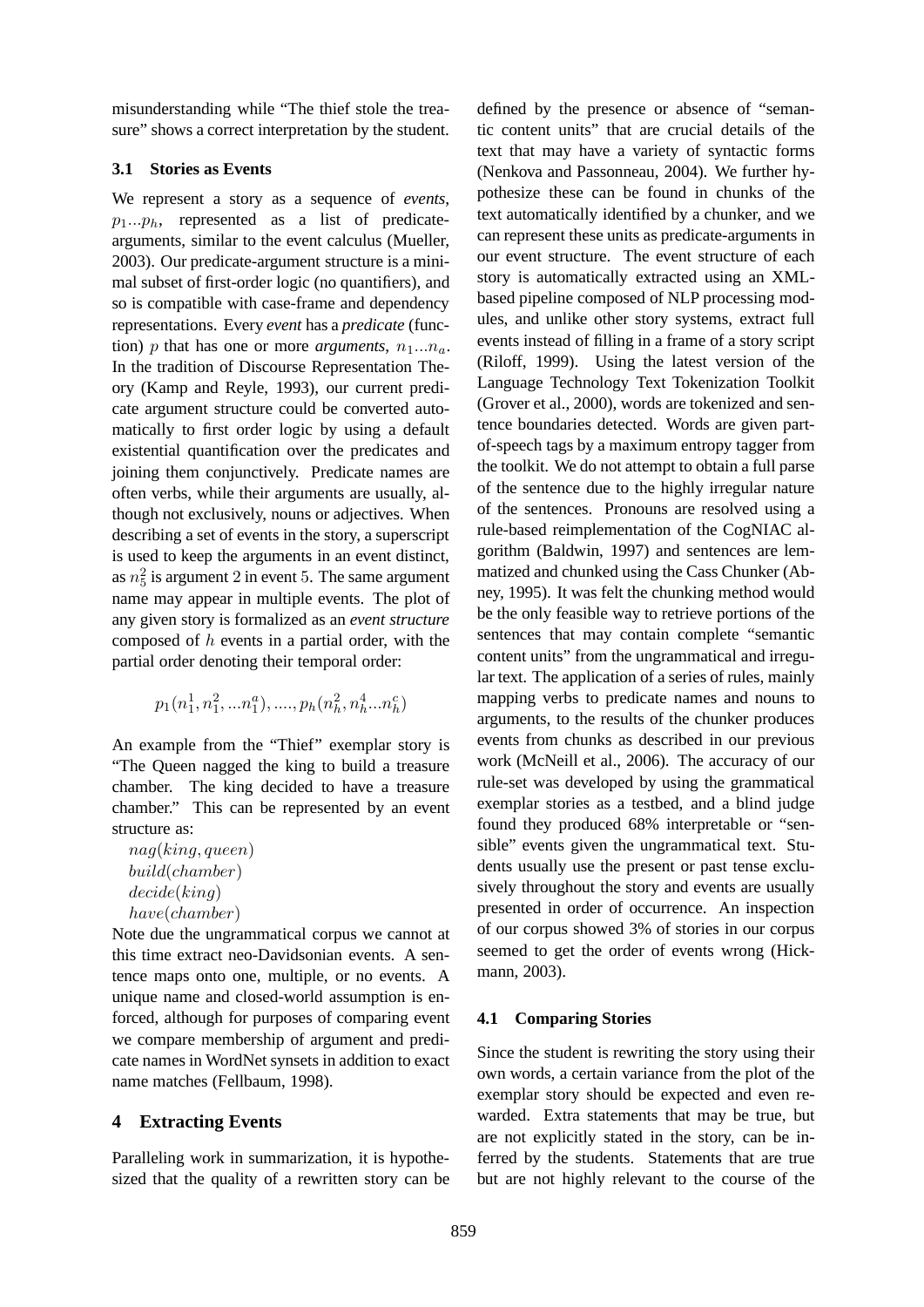plot can likewise be left out. Word similarity must be taken into account, so that "The king is protecting his gold" can be recognized as "The pharaoh guarded the treasure." Characters change in context, as one character that is described as the "younger brother" is from the viewpoint of his mother "the younger son." So, building a model from the events of two stories and simply checking equivalence can not be used for comparison, since a wide variety of partial equivalence must be taken into account.

Instead of using absolute measures of equivalence based on model checking or measures based on word distribution, we compare each story on the basis of the presence or absence of events. This approach takes advantage of WordNet to define synonym matching and uses the relational structure of the events to allow partial matching of predicate functions and arguments. The events of the exemplar story are assumed to be correct, and they are searched for in the rewritten story in the order in which they occur in the exemplar. If an event is matched (including using WordNet), then in turn each of the arguments attempts to be matched.

This algorithm is given more formally in Figure 1. The complete event structure from the exemplar story,  $E$ , and the complete event structure from the rewritten story  $R$ , with each individual event predicate name labelled as e and r respectively, and their arguments labelled as  $n$  in either  $N_e$  and  $N_r$ . *SYN(x)* is the synset of the term x, including hypernyms and hyponyms except upper ontology ones. The results of the algorithm are stored in binary vector  $F$  with index  $i$ . 1 denotes an exact match or WordNet synset match, and 0 a failure to find any match.

## **4.2 Results**

As a baseline system LSA produces a similarity score for each rewritten story by comparing it to the exemplar, this score is used as a distance metric for a k-Nearest Neighbor classifier (Deerwester et al., 1990). The parameters for LSA were empirically determined to be a dimensionality of 200 over the semantic space given by the recommended reading list for American 6th graders (Landauer and Dumais, 1997). These parameters resulted in the LSA similarity score having a Pearson's correlation of -.520 with Rater A. k was found to be optimal at 9.

**Algorithm 4.1:** PLOTCOMPARE $(E, R)$ 

$$
i \leftarrow 0
$$
\n
$$
f \leftarrow \emptyset
$$
\n
$$
f \leftarrow \emptyset
$$
\n
$$
f \leftarrow \emptyset
$$
\n
$$
f \leftarrow \emptyset
$$
\n
$$
f \leftarrow \emptyset
$$
\n
$$
f \leftarrow f
$$
\n
$$
f \leftarrow 0
$$
\n
$$
f \leftarrow 0
$$
\n
$$
f \leftarrow 0
$$
\n
$$
f \leftarrow 0
$$
\n
$$
f \leftarrow 0
$$
\n
$$
f \leftarrow 0
$$
\n
$$
f \leftarrow 0
$$
\n
$$
f \leftarrow f \leftarrow 0
$$
\n
$$
f \leftarrow f \leftarrow f
$$
\n
$$
f \leftarrow f \leftarrow f
$$
\n
$$
f \leftarrow f \leftarrow f
$$
\n
$$
f \leftarrow f \leftarrow f
$$
\n
$$
f \leftarrow f \leftarrow f
$$
\n
$$
f \leftarrow f \leftarrow f
$$
\n
$$
f \leftarrow f \leftarrow f
$$
\n
$$
f \leftarrow f \leftarrow f
$$
\n
$$
f \leftarrow f \leftarrow f
$$
\n
$$
f \leftarrow f \leftarrow f
$$
\n
$$
f \leftarrow f \leftarrow f
$$
\n
$$
f \leftarrow f \leftarrow f
$$

Figure 1: **Plot Comparison Algorithm**

| Classifier  | Corpus    | Features    | % Correct |
|-------------|-----------|-------------|-----------|
| $k-NN$      | Adventure | <b>LSA</b>  | 47.5      |
| Naive Bayes | Adventure | <b>PLOT</b> | 55.6      |
| $k-NN$      | Thief     | <b>LSA</b>  | 41.2      |
| Naive Bayes | Thief     | <b>PLOT</b> | 45.4      |

Table 2: **Machine-Learning Results**

The results of the plot comparison algorithm were given as features to machine-learners, with results produced using ten-fold cross-validation. A Naive Bayes learner discovers the different statistical distributions of events for each rating. The results for both the "Adventure" and "Thief" stories are displayed in Table 2. "PLOT" means the results of the Plot Comparison Algorithm were used as features for the machine-learner while "LSA" means the similarity scores for Latent Semantic Analysis were used instead. Note that the same machine-learner could not be used to judge the effect of LSA and PLOT since LSA scores are real numbers and PLOT a set of features encoded as binary vectors.

The results do not seem remarkable at first glance. However, recall that the human raters had an average of 56% agreement on story ratings, and in that light the Naive Bayes learner approaches the performance of human raters. Surprisingly, when the LSA score is used as a feature in addition to the results of the plot comparison algorithm for the Naive Bayes learners, there is no further improvement. This shows features given by the event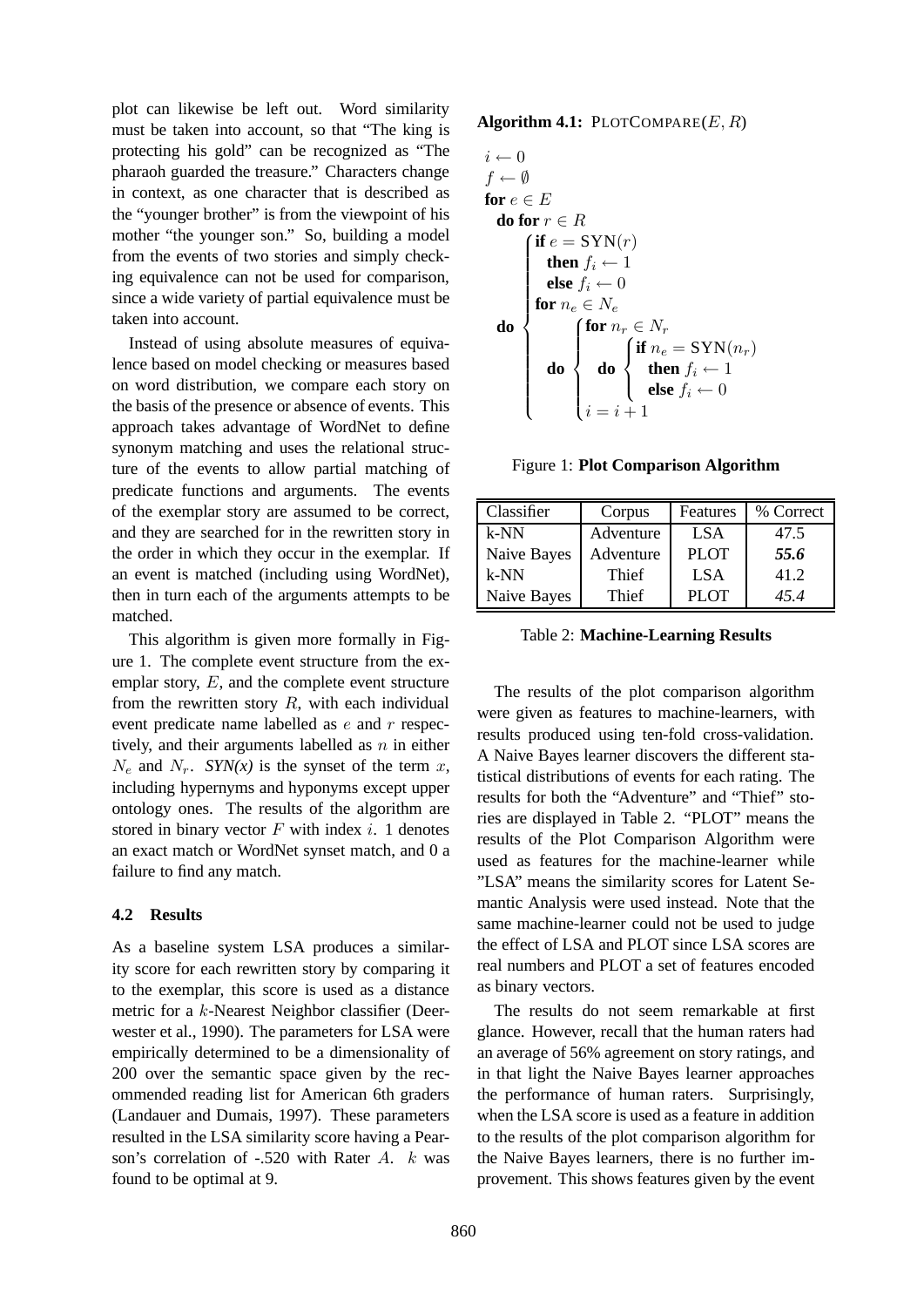| Class         |                   |    |   |    |
|---------------|-------------------|----|---|----|
| 1 (Excellent) | 14                | 22 |   |    |
| 2(Good)       |                   | 36 | 0 |    |
| $3$ (Fair)    |                   | 20 |   |    |
| 4 (Poor)      | $\mathbf{\Omega}$ |    |   | 39 |

Table 3: **Naive Bayes Confusion Matrix: "Adventure"**

| Class     | Precision | Recall |
|-----------|-----------|--------|
| Excellent | .64       | .38    |
| Good      | .40       | .75    |
| Fair      | .00       | .00    |
| Poor      | -80       | -78    |

Table 4: **Naive Bayes Results: "Adventure"**

structure better characterize plot structure than the word distribution. Unlike previous work, the use of both the plot comparison results and LSA did not improve performance for Naive Bayes, so the results of using Naive Bayes with both are not reported (Halpin et al., 2004).

The results for the "Adventure" corpus are in general better than the results for the "Thief" corpus. However, this is due to the "Thief" corpus being smaller and having an infrequent number of "Excellent" and "Poor" stories, as shown in Table 1. In the "Thief" corpus the learner simply collapses most stories into "Good," resulting in very poor performance. Another factor may be that the "Thief" story was more complex than the "Adventure" story, featuring 9 characters over 5 scenes, as opposed to the "Adventure" corpus that featured 4 characters over 2 scenes.

For the "Adventure" corpus, the Naive Bayes classifier produces the best results, as detailed in Table 4 and the confusion matrix in Figure 3. A close inspection of the results shows that in the "Adventure Corpus" the "Poor" and "Good" stories are classified in general fairly well by the Naive Bayes learner, while some of the "Excellent" stories are classified as correctly. A significant number of both "Excellent" and most "Fair" stories are classified as "Good." The "Fair" category, due to its small size in the training corpus, has disappeared. No "Poor" stories are classified as "Excellent," and no "Excellent" stories are classified as "Poor." The increased difficulty in distinguishing "Excellent" stories from "Good" stories is likely due to the use of inference by "Excellent"

stories, which our system does not use. An inspection of the rating scale's wording reveals the similarity in wording between the "Fair" and "Good" ratings. This may explain the lack of "Fair" stories in the corpus and therefore the inability of machine-learners to recognize them. As given by a survey of five teachers experienced in using the story rewriting task in schools, this level of performance is not ideal but acceptable to teachers.

Our technique is also shown to be easily portable over different domains where a teacher can annotate around one hundred sample stories using our scale, although performance seems to suffer the more complex a story is. Since the Naive Bayes classifier is fast (able to classify stories in only a few seconds) and the entire algorithm from training to advice generation (as detailed below) is fully automatic once a small training corpus has been produced, this technique can be used in reallife tutoring systems and easily ported to other stories.

### **5 Automated Advice**

The plot analysis agent is not meant to give the students grades for their stories, but instead use the automatic ratings as an intermediate step to produce advice, like other hybrid tutoring systems (Rose et al., 2002). The advice that the agent can generate from the automatic rating classification is limited to coarse-grained *general advice*. However, by inspecting the results of the plot comparison algorithm, our agent is capable of giving detailed fine-grained *specific advice* from the relationships of the events in the story. One tutoring system resembling ours is the WRITE system, but we differ from it by using event structure to represent the information in the system, instead of using rhetorical features (Burstein et al., 2003). In this regards it more closely resembles the physics tutoring system WHY-ATLAS, although we deal with narrative stories of a longer length than physics essays. The WHY-ATLAS physics tutor identifies missing information in the explanations of students using theorem-proving (Rose et al., 2002).

### **5.1 Advice Generation Algorithm**

Different types of stories need different amounts of advice. An "Excellent" story needs less advice than a "Good" story. One advice statement is "general," while the rest are specific. The system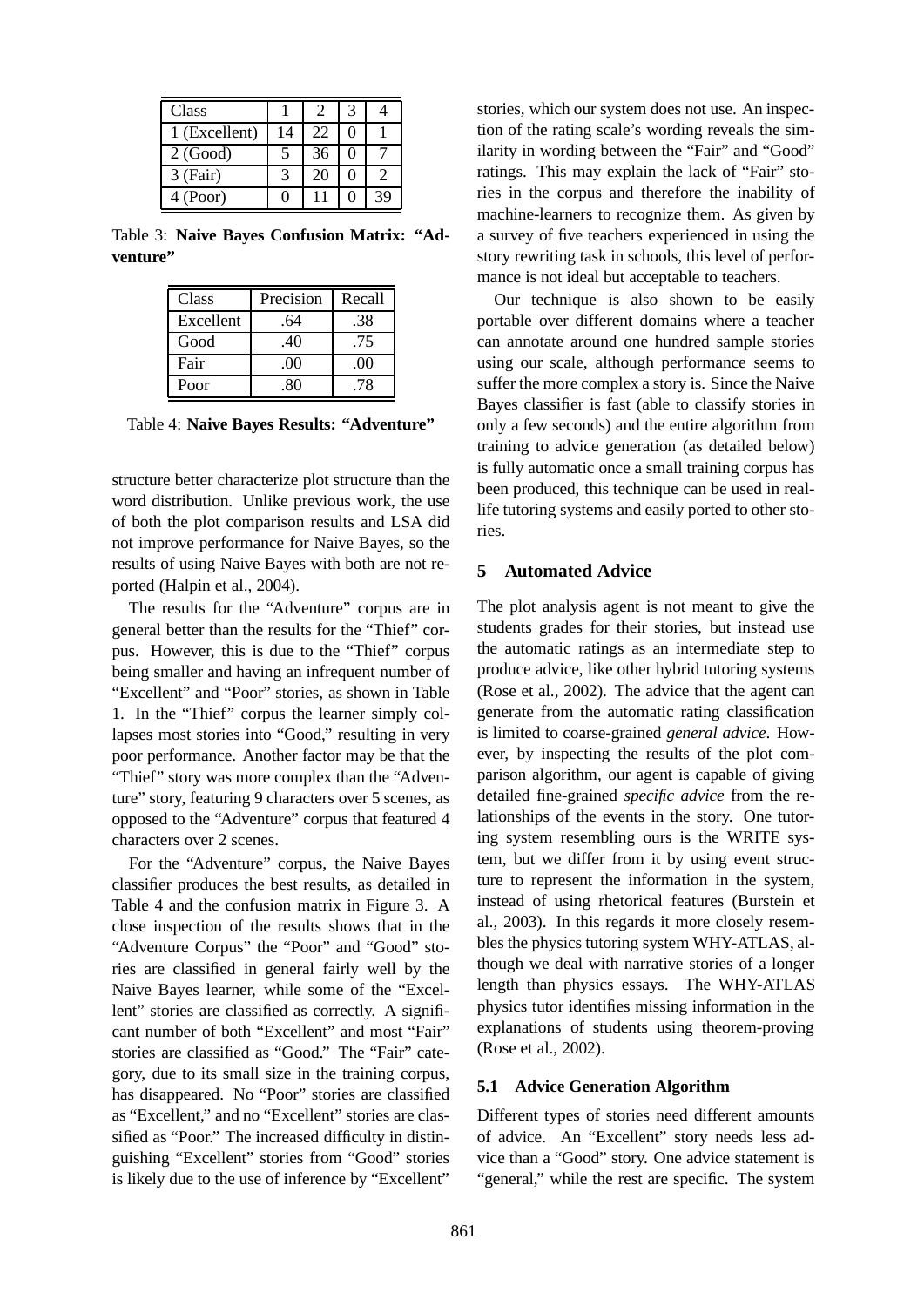produces a total of seven advice statements for a "Poor" story, and two less statements for each rating level above "Poor."

With the aid of a teacher, a number of "canned" text statements offering general advice were created for each rating class. These include statements such as "It's very good! I only have a few pointers" for a "Good" story and "Let's get help from the teacher" for "Poor" story. The advice generation begins by randomly selecting a statement suitable for the rating of the story. Those students whose stories are rated "Poor" are asked if they would like to re-read the story and ask a teacher for help.

The generation of specific advice uses the results of the plot-comparison algorithm to produce specific advice. A number of advice templates were produced, and the results of the *Advice Generation Algorithm* fill in the needed values of the template. The  $\phi$  most frequent events in "Excellent" stories are called the *Important Event Structure*, which represents the "important" events in the story in temporal order. Empirical experiments led us  $\phi = 10$  for the "Adventure" story, but for longer stories like the "Thief" story a larger  $\phi$ would be appropriate. These events correspond to the ones given the highest weights by the Naive Bayes algorithm. For each event in the event structure of a rewritten story, a search for a match in the important event structure is taken. If a predicate name match is found in the important event structure, the search continues to attempt to match the arguments. If the event and the arguments do not match, advice is generated using the structure of the "important" event that it cannot find in the rewritten story.

This advice may use both the predicate name and its arguments, such as "Did the stork fly?" from *fly(stork)*. If an argument is missing, the advice may be about only the argument(s), like "Can you tell me more about the stork?" If the event is out of order, advice is given to the student to correct the order, as in "I think something with the stork happened earlier in the story."

This algorithm is formalized in Figure 2, with all variables being the same as in the Plot Analysis Algorithm, except that  $W$  is the Important Event Structure composed of events  $w$  with the set of arguments  $N_w$ . M is a binary vector used to store the success of a match with index  $i$ . The ADV function, given an event, generates one ad-

## **Algorithm**

**5.1:** ADVICEGENERATE(W, R)

$$
\text{for } w \in W
$$
\n
$$
\text{for } v \in R
$$
\n
$$
\text{for } r \in R
$$
\n
$$
\text{then } m_i = 1
$$
\n
$$
\text{else } m_i = 0
$$
\n
$$
\text{do } \begin{cases}\n\text{if } w = r \text{ or } SYN(r) \\
\text{then } m_i = 1 \\
\text{else } m_i = 0 \\
i = i + 1 \\
\text{for } n_w \in N_w \\
\text{do } \begin{cases}\n\text{for } n_r \in N_r \\
\text{for } n_w = SYN(n_r) \text{ or } n_r \\
\text{then } m_i \leftarrow 1 \\
\text{then } m_i \leftarrow 1 \\
\text{else } m_i \leftarrow 0 \\
i = i + 1\n\end{cases}\n\end{cases}
$$

#### Figure 2: **Advice Generation Algorithm**

vice statement to be given to the student.

An element of randomization was used to generate a diversity of types of answers. An advice generation function  $(ADV)$  takes an important event  $(w)$  and its binary matching vector  $(M)$ and generates an advice statement for w. Per important event this advice generation function is parameterized so that it has a 10% chance of delivering advice based on the entire event, 20% chance of producing advice that dealt with temporal order (these being parameters being found ideal after testing the algorithm), and otherwise produces advice based on the arguments.

### **5.2 Advice Evaluation**

The plot advice algorithm is run using a randomly selected corpus of 20 stories, 5 from each plot rating level using the "Adventure Corpus." This produced matching advice for each story, for a total of 80 advice statements.

### **5.3 Advice Rating**

An advice rating scheme was developed to rate the advice produced in consultation with a teacher.

- 1. *Excellent*: The advice was suitable for the story, and helped the student gain insight into the story.
- 2. *Good*: The advice was suitable for the story,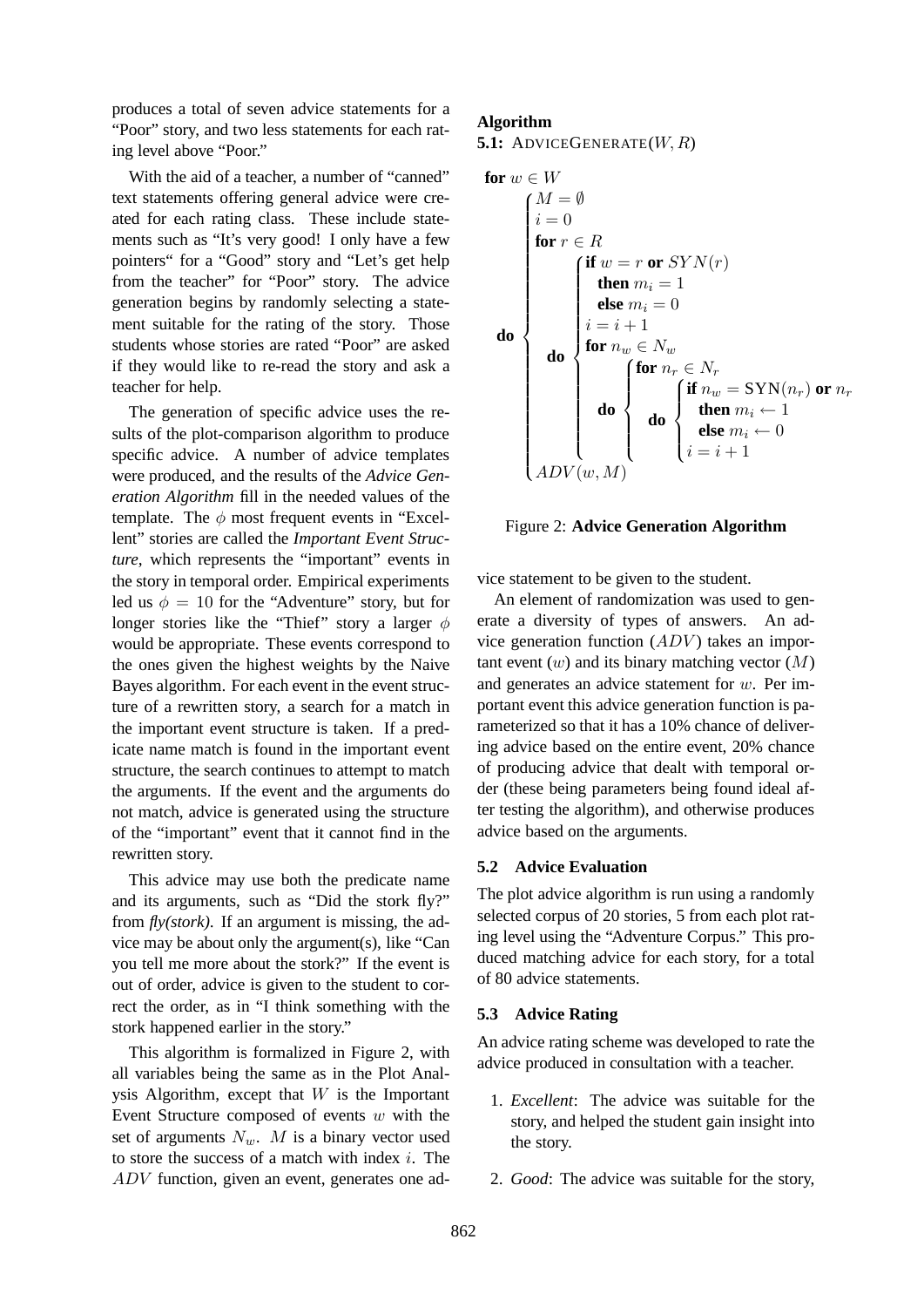| Rating    | % Given |
|-----------|---------|
| Excellent |         |
| Good      | 35      |
| Fair      | 60      |
| Poor      |         |

Table 5: **Advice Rating Results**

and would help the student.

- 3. *Fair*: The advice was suitable, but should have been phrased differently.
- 4. *Poor*: The advice really didn't make sense and would only confuse the student further.

Before testing the system on students, it was decided to have teachers evaluate how well the advice given by the system corresponded to the advice they would give in response to a story. A teacher read each story and the advice. They then rated the advice using the advice rating scheme. Each story was rated for its overall advice quality, and then each advice statement was given comments by the teacher, such that we could derive how each individual piece of advice contributed to the global rating. Some of the general "coarsegrained" advice was "Good! You got all the main parts of the story" for an "Excellent" story, "Let's make it even better!" for a "Good" story, and "Reading the story again with a teacher would be help!" for a "Poor" story. Sometimes the advice generation algorithm was remarkably accurate. In one story the connection between a curse being lifted by the possession of a coin by the character Nils was left out by a student. The advice generation algorithm produced the following useful advice statement: "Tell me more about the curse and Nils." Occasionally an automatically extracted event that is difficult to interpret by a human or simply incorrectly is extracted. This in turn can cause advice that does not make any sense can be produced, such as "Tell me more about a spot?". Qualitative analysis showed that "missing important advice" to be the most significant problem, followed by "nonsensical advice."

### **5.4 Results**

The results are given in Table 5. The majority of the advice was rated overall as "fair." Only one story was given "poor" advice, and a few were given "good" advice. However, most advice rated

as "good" was the advice generated by "excellent" stories, which generate less advice than other types of stories. "Poor" stories were given almost entirely "fair" advice, although once "poor" advice was generated. In general, the teacher found "coarse-grained" advice to be very useful, and was very pleased that the agent could detect when the student needed to re-read the story and when a student did not need to write any more. In some cases the specific advice was shown to help provide a "crucial detail" and help "elicit a fact." The advice was often "repetitive" and "badly phrased." The specific advice came under criticism for often not "being directed enough" and for being "too literal" and not "inferential enough." The rater noticed that "The program can not differentiate between an unfinished story...and one that is confused." and that "Some why, where and how questions could be used" in the advice.

### **6 Conclusion and Future Work**

Since the task involved a fine-grained analysis of the rewritten story, the use of events that take plot structure into account made sense regardless of its performance. The use of events as structured features in a machine-learning classifier outperformed a classifier that relied on a unstructured "bag-of-words" as features. The system achieved close to human performance on rating the stories. Since each of the events used as a feature in the machine-learner corresponds to a particular event in the story, the features are easily interpretable by other components in the system and interpretable by humans. This allows these events to be used in a template-driven system to generate advice for students based on the structure of their plot.

Extracting events from text is fraught with error, particularly in the ungrammatical and informal domain used in this experiment. This is often a failure of our system to detect semantic content units through either not including them in chunks or only partially including a single unit in a chunk. Chunking also has difficulty dealing with prepositions, embedded speech, semantic role labels, and complex sentences correctly. Improvement in our ability to retrieve semantics would help both story classification and advice generation.

Advice generation was impaired by the ability to produce directed questions from the events using templates. This is because while our system could detect important events and their or